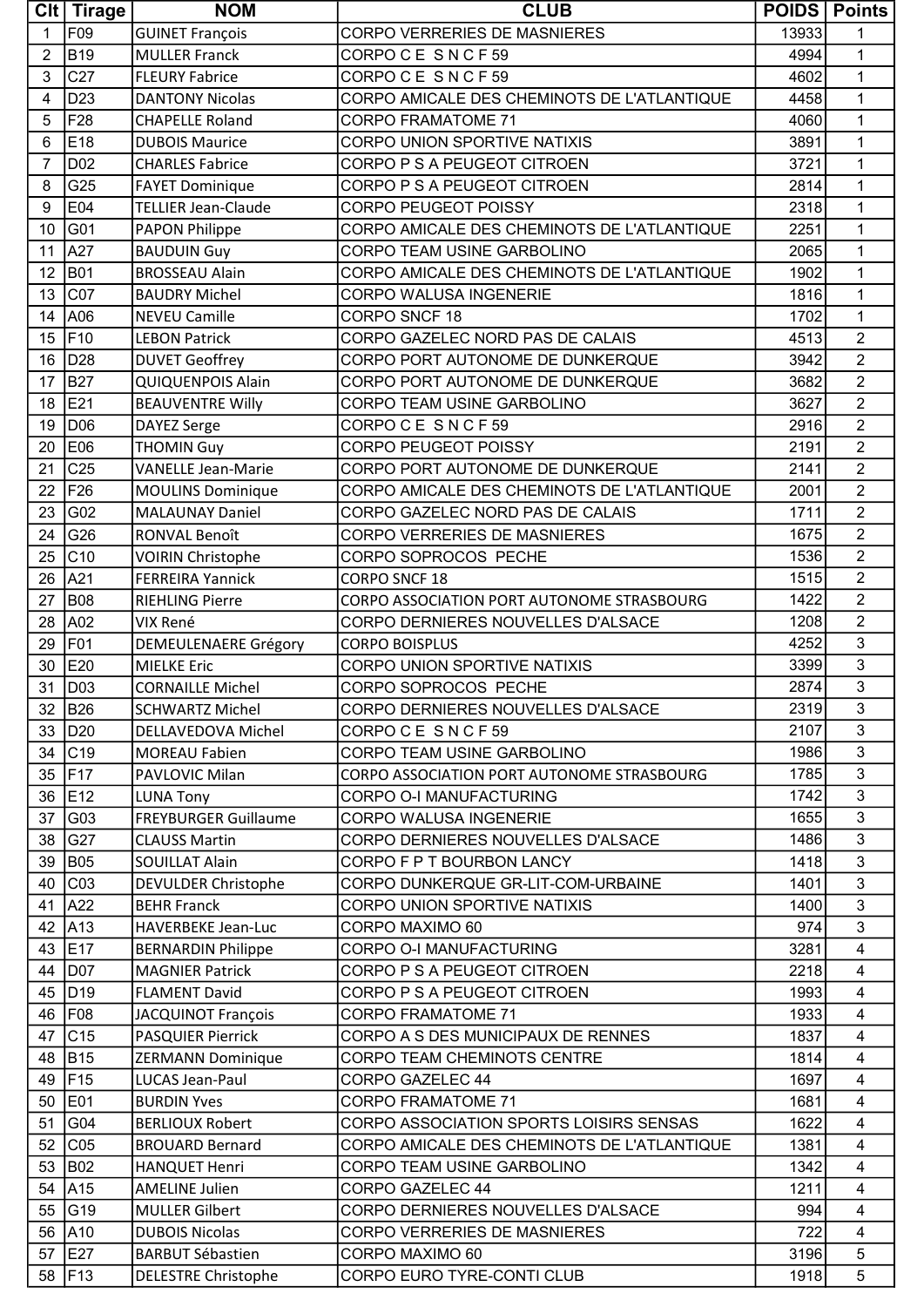|                | Clt   Tirage    | <b>NOM</b>                   | <b>CLUB</b>                                                | <b>POIDS   Points</b> |                |
|----------------|-----------------|------------------------------|------------------------------------------------------------|-----------------------|----------------|
| 59             | D <sub>04</sub> | ZANONI Stéphane              | <b>CORPO BILLAUD SEGEBA</b>                                | 1901                  | 5              |
| 60             | D <sub>22</sub> | <b>BARDEAU Patrice</b>       | CORPO AMICALE DES CHEMINOTS DE L'ATLANTIQUE                | 1830                  | 5              |
| 61             | F <sub>18</sub> | <b>CORMIER Tony</b>          | CORPO TEAM CHEMINOTS CENTRE                                | 1693                  | 5              |
| 62             | <b>B18</b>      | DECLERCQ Jérôme              | CORPOCE SNCF59                                             | 1612                  | 5              |
| 63             | E05             | <b>HAYET Christophe</b>      | CORPO O-I MANUFACTURING                                    | 1600                  | 5              |
| 64             | C <sub>26</sub> | <b>SAMSON Philippe</b>       | CORPO A S L C P.C.A RENNES                                 | 1425                  | 5              |
| 65             | CO <sub>2</sub> | <b>LEPOINTE Christian</b>    | CORPO WALUSA INGENERIE                                     | 1370                  | 5              |
| 66             | <b>B04</b>      | <b>DRIAUX Alain</b>          | CORPO P.S.A PEUGEOT SOCIETE ANONYME                        | 1216                  | 5              |
| 67             | A23             | <b>VACANDARD Gérard</b>      | CORPO AUBERT ET DUVAL                                      | 1147                  | 5              |
| 68             | G13             | <b>GRUYER Maxime</b>         | CORPO ASSOCIATION SPORTS LOISIRS SENSAS                    | 1128                  | 5              |
| 69             | G24             | <b>DEVIN Georget</b>         | CORPO DUNKERQUE GR-LIT-COM-URBAINE                         | 817                   | 5              |
| 70             | A03             | <b>THOMAS Fabien</b>         | <b>CORPO FRAMATOME 71</b>                                  | 648                   | 5              |
| 71             | E26             |                              |                                                            | 2968                  | $6\phantom{1}$ |
|                |                 | <b>FERRON Yves</b>           | CORPO LUMILEDS SPORT<br>CORPO DUNKERQUE GR-LIT-COM-URBAINE | 1796                  | $6\phantom{a}$ |
| 72             | D <sub>17</sub> | <b>DENIS Alain</b>           |                                                            |                       |                |
| 73             | F <sub>02</sub> | <b>MORINEAU Daniel</b>       | CORPO ASSOCIATION SPORTS LOISIRS SENSAS                    | 1783                  | $6\phantom{1}$ |
| 74             | D <sub>05</sub> | <b>BLANDIN Thierry</b>       | CORPO SNCF 18                                              | 1688                  | $6\phantom{1}$ |
| 75             | E13             | PONCHAUX Jean-Luc            | CORPO GAZELEC NORD PAS DE CALAIS                           | 1549                  | $6\phantom{1}$ |
| 76             | <b>B22</b>      | <b>GRANELL José</b>          | CORPO O-I MANUFACTURING                                    | 1417                  | $6\phantom{1}$ |
| 77             | F25             | <b>FOUCHER Laurent</b>       | <b>CORPO LUMILEDS SPORT</b>                                | 1326                  | $6\phantom{1}$ |
| 78             | CO6             | <b>CHAVET Georges</b>        | CORPO F P T BOURBON LANCY                                  | 1243                  | $6\phantom{1}$ |
| 79             | <b>B09</b>      | <b>BLANCHARD Francis</b>     | CORPO BILLAUD SEGEBA                                       | 1104                  | $6\phantom{1}$ |
| 80             | G11             | <b>BAYET Christian</b>       | CORPO AUBERT ET DUVAL                                      | 944                   | $6\phantom{1}$ |
| 81             | A25             | <b>SABOT Eric</b>            | CORPO TEAM CHEMINOTS CENTRE                                | 900                   | 6              |
| 82             | G16             | <b>SCHNEIDER Sam</b>         | <b>CORPO BOISPLUS</b>                                      | 805                   | $6\phantom{1}$ |
| 83             | A05             | REVENEAU Dominique           | CORPO F P T BOURBON LANCY                                  | 558                   | $6\phantom{1}$ |
| 84             | C <sub>22</sub> | <b>TAILLE Denis</b>          | CORPO UNION SPORTIVE NATIXIS                               | 1172                  | 6, 5           |
| 85             | C <sub>23</sub> | <b>VERGER Stéphane</b>       | CORPO AMICALE DES CHEMINOTS DE L'ATLANTIQUE                | 1172                  | 6, 5           |
| 86             | E <sub>19</sub> | <b>GAUTHIER Christophe</b>   | CORPO VERRERIES DE MASNIERES                               | 2893                  | $\overline{7}$ |
| 87             | D <sub>16</sub> | <b>CAUCHOIS Yves</b>         | CORPO AMICALE DES CHEMINOTS DE L'ATLANTIQUE                | 1788                  | $\overline{7}$ |
| 88             | F12             | <b>MONTAROUP Didier</b>      | CORPO A S DES MUNICIPAUX DE RENNES                         | 1726                  | $\overline{7}$ |
| 89             | E03             | <b>GOUBET Nadine</b>         | CORPO VERRERIES DE MASNIERES                               | 1541                  | $\overline{7}$ |
| 90             | D14             | <b>MRAZ Philippe</b>         | <b>CORPO BOISPLUS</b>                                      | 1410                  | $\overline{7}$ |
| 91             | <b>B24</b>      | <b>DEZITTER Christophe</b>   | CORPO PORT AUTONOME DE DUNKERQUE                           | 1329                  | $\overline{7}$ |
| 92             | F16             | KILIAN Jean-Marcel           | CORPO ASSOCIATION PORT AUTONOME STRASBOURG                 | 1268                  | $\overline{7}$ |
| 93             | <b>B03</b>      | <b>GALANT Cédric</b>         | CORPO TEAM CHEMINOTS CENTRE                                | 1094                  | $\overline{7}$ |
| 94             | C <sub>01</sub> | <b>GIRAULT Didier</b>        | CORPO P.S.A PEUGEOT SOCIETE ANONYME                        | 958                   | $\overline{7}$ |
| 95             | G07             | <b>MONIEZ Catherine</b>      | <b>CORPO VERRERIES DE MASNIERES</b>                        | 927                   | $\overline{7}$ |
| 96             | A28             | <b>GRATHENAUER Daniel</b>    | CORPO DERNIERES NOUVELLES D'ALSACE                         | 812                   | $\overline{7}$ |
| 97             | G17             | <b>CARRE Johan</b>           | <b>CORPO FRAMATOME 71</b>                                  | 622                   | $\overline{7}$ |
| 98             | A11             | <b>BERNARD Patrick</b>       | CORPO TEAM CHEMINOTS CENTRE                                | 510                   | $\overline{7}$ |
| 99             | E23             | <b>GLEMEE Philippe</b>       | CORPO TEAM CHEMINOTS CENTRE                                | 2611                  | 8              |
|                | D24             |                              | CORPO AMICALE DES CHEMINOTS DE L'ATLANTIQUE                | 1652                  | 8              |
| 100            | E02             | <b>MANDEREAU Laurent</b>     | CORPOCE SNCF59                                             | 1540                  |                |
| 101<br>102 F14 |                 | <b>CRAPET Philippe</b>       | CORPO MAXIMO 60                                            |                       | 8<br>8         |
|                |                 | <b>HAVERBEKE Anne-Sophie</b> |                                                            | 1488                  |                |
| 103            | D08             | <b>CHAMBON Victor</b>        | CORPO ASSOCIATION SPORTS LOISIRS SENSAS                    | 1198                  | 8              |
| 104 F19        |                 | <b>BOURSAUD Nicolas</b>      | <b>CORPO TEAM CHEMINOTS CENTRE</b>                         | 1194                  | 8              |
| 105            | C18             | <b>BERTHELOT Emmanuel</b>    | CORPO A S L C P.C.A RENNES                                 | 1008                  | 8              |
| 106            | <b>B06</b>      | <b>LAMIRAULT Daniel</b>      | <b>CORPO BOISPLUS</b>                                      | 983                   | 8              |
| 107            | B21             | <b>NEEL Richard</b>          | CORPO P.S.A PEUGEOT SOCIETE ANONYME                        | 969                   | 8              |
| 108            | G10             | <b>CHALENTON Robert</b>      | CORPO P S A PEUGEOT CITROEN                                | 862                   | 8              |
| 109            | CO4             | <b>DOUCET Jean-Marc</b>      | CORPO BERRY EDUCATION NATIONALE                            | 822                   | 8              |
| 110 A17        |                 | <b>BECQUAERT Olivier</b>     | <b>CORPO BOISPLUS</b>                                      | 735                   | 8              |
| 111            | G18             | TAFFEIREN René               | CORPO C.E.A.C. EXIDE                                       | 615                   | 8              |
| 112 A14        |                 | <b>BERARDUCCI Carlo</b>      | CORPO VERRERIES DE MASNIERES                               | 502                   | 8              |
| 113 E24        |                 | <b>HAVERBEKE Bruno</b>       | CORPO MAXIMO 60                                            | 2562                  | 9              |
| 114            | E <sub>08</sub> | <b>WALTZ Jean-Daniel</b>     | CORPO WALUSA INGENERIE                                     | 1512                  | 9              |
|                | 115 $D26$       | PIGET Benjamin               | CORPO TEAM CHEMINOTS CENTRE                                | 1420                  | 9              |
| 116 F03        |                 | <b>THEAUDIN Thierry</b>      | CORPO GAZELEC 44                                           | 1197                  | 9              |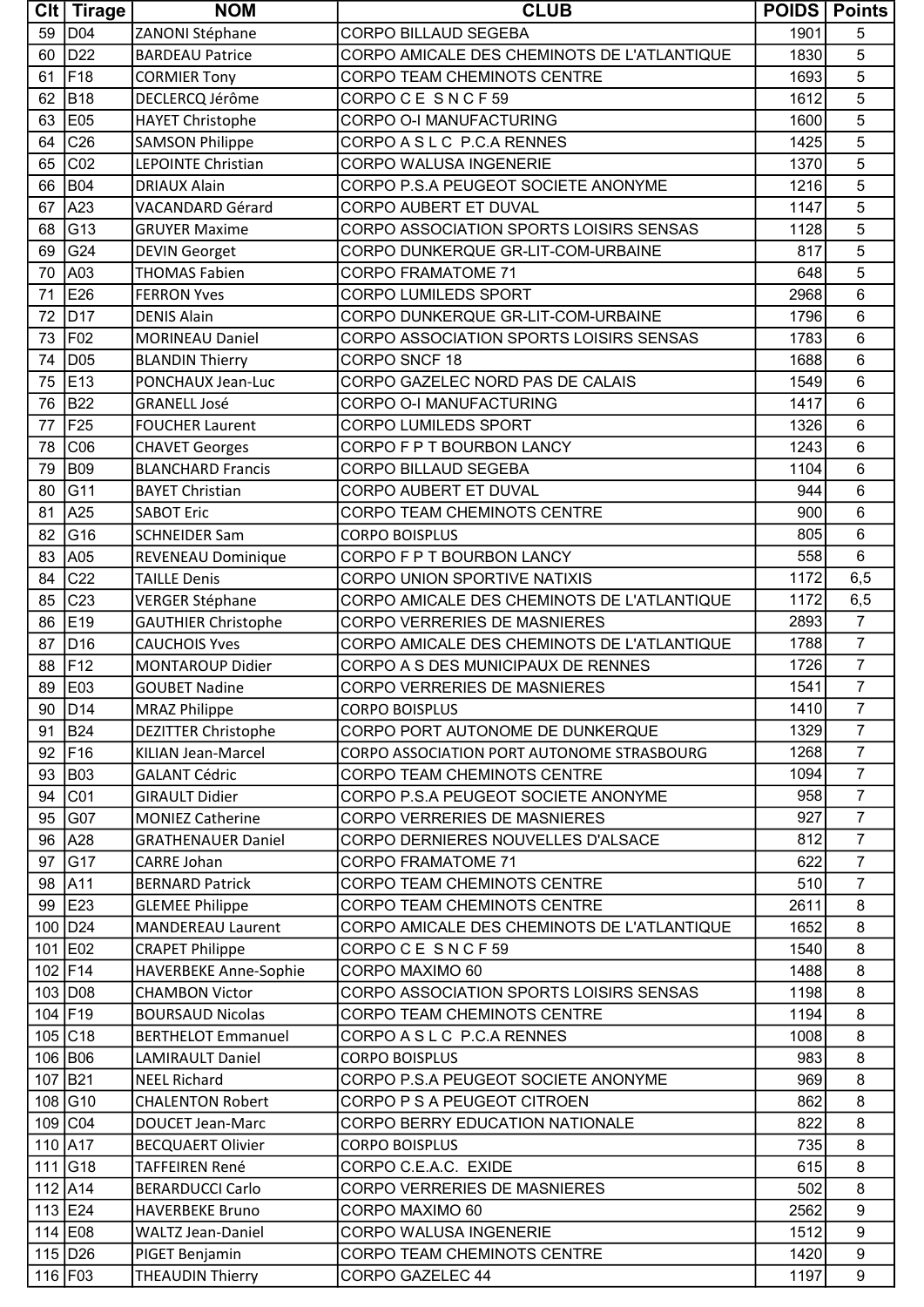|         | Clt   Tirage        | <b>NOM</b>                     | <b>CLUB</b>                                 | <b>POIDS   Points</b> |                  |
|---------|---------------------|--------------------------------|---------------------------------------------|-----------------------|------------------|
| 117     | D <sub>09</sub>     | <b>DJILALI Bernard</b>         | CORPO GAZELEC NORD PAS DE CALAIS            | 1119                  | 9                |
| 118 F24 |                     | <b>THOBEL Maurice</b>          | CORPO C.E.A.C. EXIDE                        | 1093                  | 9                |
| 119     | <b>B20</b>          | <b>BOUBENNEC Vincent</b>       | CORPO ARCELOR PACKAGING BASSE INDRE         | 902                   | 9                |
| 120     | C <sub>17</sub>     | <b>CARTON Philippe</b>         | CORPO AMICALE DES CHEMINOTS DE L'ATLANTIQUE | 853                   | 9                |
| 121     | <b>B07</b>          | <b>WILLEMS Jean-Marie</b>      | CORPO PORT AUTONOME DE DUNKERQUE            | 814                   | 9                |
| 122     | G06                 | <b>FORAIS Gérard</b>           | <b>CORPO BERRY EDUCATION NATIONALE</b>      | 799                   | 9                |
| 123     | C <sub>13</sub>     | <b>GAUDOIN Julien</b>          | CORPO PECHE LOISIRS P T T GUERET            | 798                   | 9                |
| 124     | A16                 | <b>LANNOY Gilles</b>           | CORPO DUNKERQUE GR-LIT-COM-URBAINE          | 733                   | $\boldsymbol{9}$ |
| 125     | G15                 | <b>JOLIVEL Marcel</b>          | CORPO A S L C P.C.A RENNES                  | 599                   | 9                |
| 126     | A08                 | <b>AGET Pascal</b>             | CORPO PORT AUTONOME DE DUNKERQUE            | 468                   | 9                |
|         | E25                 |                                | <b>CORPO BILLAUD SEGEBA</b>                 |                       | 10               |
| 127     |                     | <b>ZANONI Jacques</b>          |                                             | 2361                  |                  |
| 128     | E09                 | <b>GUEGAN Yann</b>             | CORPO A S DES MUNICIPAUX DE RENNES          | 1464                  | 10               |
| 129     | D <sub>25</sub>     | <b>WALTZ Francis</b>           | <b>CORPO WALUSA INGENERIE</b>               | 1302                  | 10               |
| 130     | F <sub>04</sub>     | <b>THOMANN Bernard</b>         | <b>CORPO WALUSA INGENERIE</b>               | 1061                  | 10               |
| 131     | F22                 | <b>MELHASE Denis</b>           | CORPO ASSOCIATION PORT AUTONOME STRASBOURG  | 935                   | 10               |
| 132     | D <sub>13</sub>     | <b>WALTZ Charles</b>           | <b>CORPO WALUSA INGENERIE</b>               | 891                   | 10               |
| 133     | <b>B25</b>          | <b>ANDRIVOT Jean-Luc</b>       | <b>CORPO EURO TYRE-CONTI CLUB</b>           | 867                   | 10               |
| 134     | <b>B</b> 13         | <b>BICKEL Olivier</b>          | CORPO ASSOCIATION PORT AUTONOME STRASBOURG  | 795                   | 10               |
| 135     | C <sub>20</sub>     | <b>BELLU Mathieu</b>           | CORPO GAZELEC NORD PAS DE CALAIS            | 761                   | 10               |
| 136     | G <sub>05</sub>     | <b>VEDY HAUTEKEETE Corinne</b> | <b>CORPO TEAM CHEMINOTS CENTRE</b>          | 672                   | 10               |
| 137     | A19                 | <b>MEENS Jean-Pierre</b>       | CORPO PORT AUTONOME DE DUNKERQUE            | 637                   | 10               |
| 138     | C <sub>11</sub>     | <b>WEIDER Eric</b>             | <b>CORPO WALUSA INGENERIE</b>               | 623                   | 10               |
| 139     | G21                 | JACQUET Jean-Luc               | CORPO BERRY EDUCATION NATIONALE             | 568                   | 10               |
| 140     | A12                 | <b>LECHENE Jacky</b>           | CORPO P S A PEUGEOT CITROEN                 | 467                   | 10               |
| 141     | E28                 | <b>SOLON Dominique</b>         | <b>CORPO PEUGEOT POISSY</b>                 | 2344                  | 11               |
| 142     | D <sub>21</sub>     | <b>GARREAU Gael</b>            | CORPO GAZELEC 44                            | 1004                  | 11               |
| 143     | E11                 | PARET René                     | <b>CORPO GAZELEC 44</b>                     | 982                   | 11               |
| 144     | F06                 | <b>REVERSEAU Patrick</b>       | CORPO ARCELOR PACKAGING BASSE INDRE         | 952                   | 11               |
| 145     | F <sub>20</sub>     | <b>DANTONY Dominique</b>       | CORPO AMICALE DES CHEMINOTS DE L'ATLANTIQUE | 918                   | 11               |
|         | 146 B14             | MOINGT Jean-Luc                | CORPO SOPROCOS PECHE                        | 788                   | 11               |
|         | 147 D <sub>12</sub> | PICHOT Thierry                 | <b>CORPO LUMILEDS SPORT</b>                 | 764                   | 11               |
| 148 B17 |                     | <b>TESTE Loïc</b>              | CORPO BERRY EDUCATION NATIONALE             | 734                   | 11               |
| 149     | C <sub>21</sub>     | <b>GOBIN Gilles</b>            | <b>CORPO GAZELEC 44</b>                     | 731                   | 11               |
|         | 150 A26             | <b>THOUROUDE Lionel</b>        | CORPO P.S.A PEUGEOT SOCIETE ANONYME         | 596                   | 11               |
| 151     | G09                 | <b>HUGONI Philippe</b>         | CORPO AUBERT ET DUVAL                       | 564                   | 11               |
| 152     | C <sub>14</sub>     | LE LOUARNE Philippe            | CORPO SNCF 18                               | 496                   | 11               |
| 153     | G22                 | <b>DORCHIES Arnaud</b>         | CORPO C.E.A.C. EXIDE                        | 463                   | 11               |
| 154     | A07                 | <b>LUCAS Christian</b>         | <b>CORPO GAZELEC 44</b>                     | 437                   | 11               |
| 155     | E22                 | <b>VAN HOUTRYVE Francis</b>    | CORPO PORT AUTONOME DE DUNKERQUE            | 1749                  | 12               |
|         | 156 E14             |                                |                                             | 972                   | 12               |
|         |                     | <b>BOUFFLETZ Gabriel</b>       | CORPO CE SNCF59                             |                       |                  |
| 157     | F23                 | <b>HENRY Christophe</b>        | CORPO TEAM CHEMINOTS CENTRE                 | 907                   | 12               |
| 158     | <b>B10</b>          | <b>AFFILE Ollivier</b>         | CORPO ARCELOR PACKAGING BASSE INDRE         | 782                   | 12               |
|         | 159 D <sub>18</sub> | <b>DANEL Alain</b>             | CORPO GAZELEC NORD PAS DE CALAIS            | 777                   | 12               |
| 160     | D <sub>10</sub>     | <b>BRIGAND Martine</b>         | CORPO PECHE LOISIRS P T T GUERET            | 747                   | 12               |
| 161     | A20                 | <b>MARTINEZ Isabelle</b>       | <b>CORPO TEAM CHEMINOTS CENTRE</b>          | 587                   | 12               |
|         | 162 B16             | <b>BERAULT Jonathan</b>        | CORPO SOPROCOS PECHE                        | 584                   | 12               |
| 163     | G14                 | <b>HAUTEKEETE Michel</b>       | <b>CORPO TEAM CHEMINOTS CENTRE</b>          | 494                   | 12               |
| 164     | G23                 | <b>BARET Gérard</b>            | CORPO C.E.A.C. EXIDE                        | 452                   | 12               |
| 165     | F <sub>07</sub>     | THIBAULT Christian             | CORPO F P T BOURBON LANCY                   | 449                   | 12               |
| 166     | C <sub>24</sub>     | <b>PETIT Olivier</b>           | <b>CORPO FRAMATOME 71</b>                   | 425                   | 12               |
| 167     | C <sub>12</sub>     | <b>BEAUFOUR Alain</b>          | <b>CORPO PEUGEOT POISSY</b>                 | 320                   | 12               |
| 168     | A09                 | <b>BARBANCHON Claude</b>       | CORPO P.S.A PEUGEOT SOCIETE ANONYME         | 283                   | 12               |
| 169     | E16                 | PERRIN Jean                    | CORPO AUBERT ET DUVAL                       | 1170                  | 13               |
| 170     | E15                 | <b>BARABINOT Philippe</b>      | CORPO EURO TYRE-CONTI CLUB                  | 1055                  | 13               |
| 171     | <b>E07</b>          | <b>BRIAND Bernard</b>          | CORPO A S L C P.C.A RENNES                  | 877                   | 13               |
| 172 B11 |                     | <b>PETIT Nicolas</b>           | CORPO PECHE LOISIRS P T T GUERET            | 759                   | 13               |
|         | 173 B12             | <b>BLONDEAU Georges</b>        | CORPO C.E.A.C. EXIDE                        | 732                   | 13               |
| 174 F27 |                     | LABY Jean-Marie                | <b>CORPO VERRERIES DE MASNIERES</b>         | 689                   | 13               |